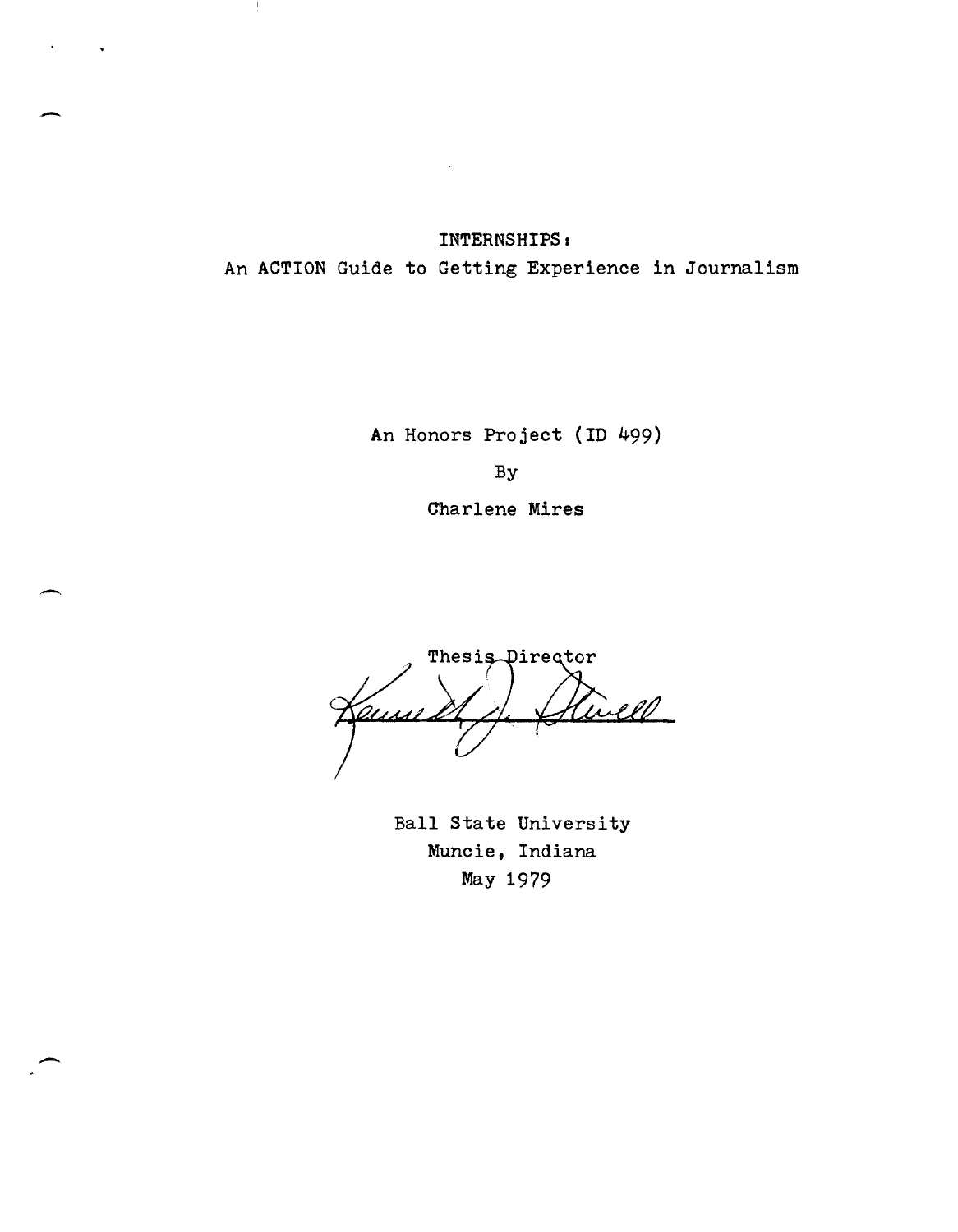# JNTERNSHIPS.

 $\overline{\phantom{0}}$ 

--

-

An ACTION Guide to Getting Experience in Journalism

> by Charlene Mires Winter 1978-79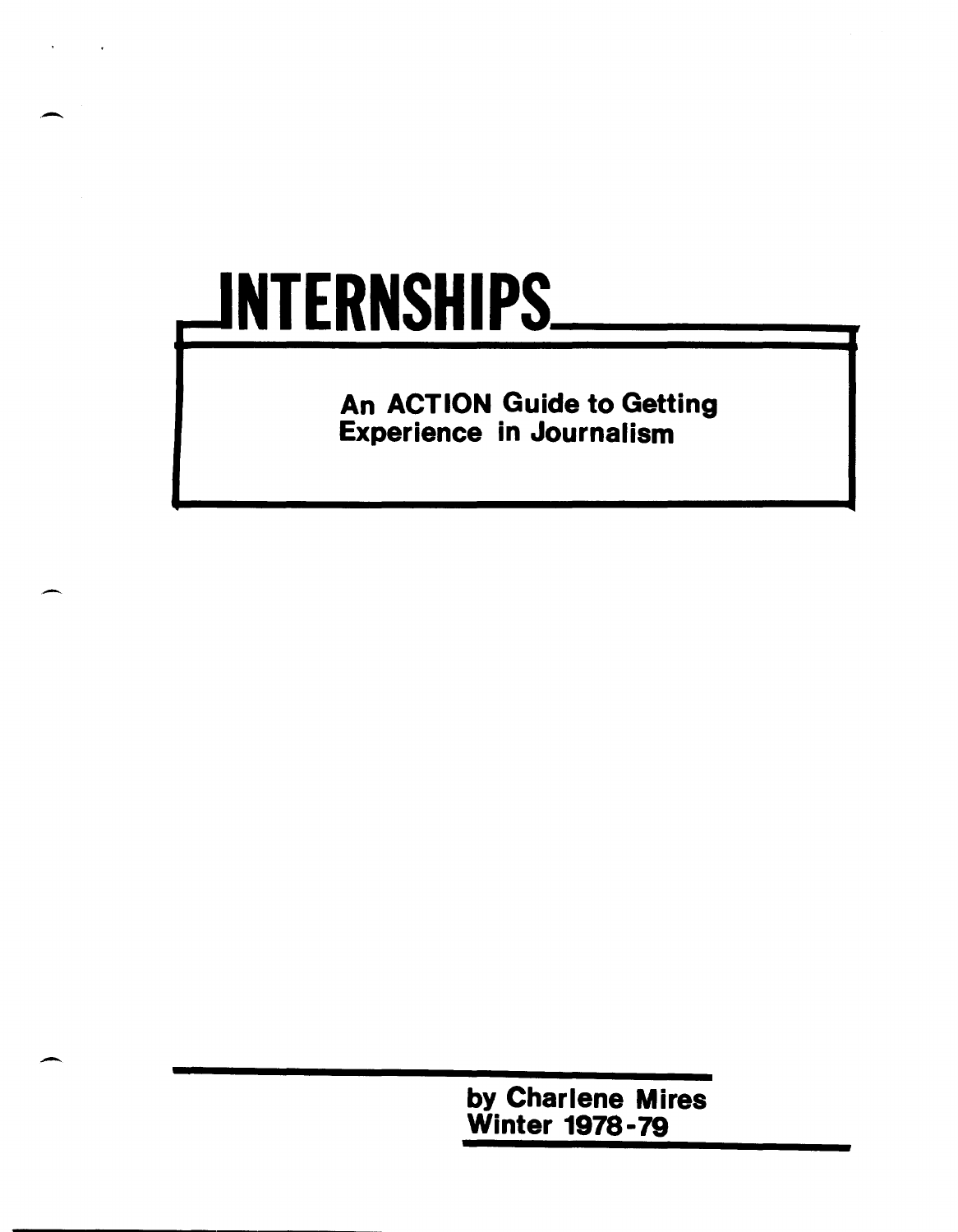# INTERNSHIPS.

An ACTION Guide

# to Getting Experience

# in Journalism

I. The Employment Picture

 $\overline{\phantom{a}}$ 

-

-

- II. The One-Two-Three Approach to a Career
- III. The internship experience
	- IV. Obtaining an Internship
		- 1. Identifying employers
		- 2. Defining goals and skill areas
		- 3. Preparing a resume
		- 4. Writing cover letters
		- 5. Preparing a portfolio
		- 6. The interview
		- 7. The followup
	- V. Now I know what **--** but when?
- VI. Appendix of resume alternatives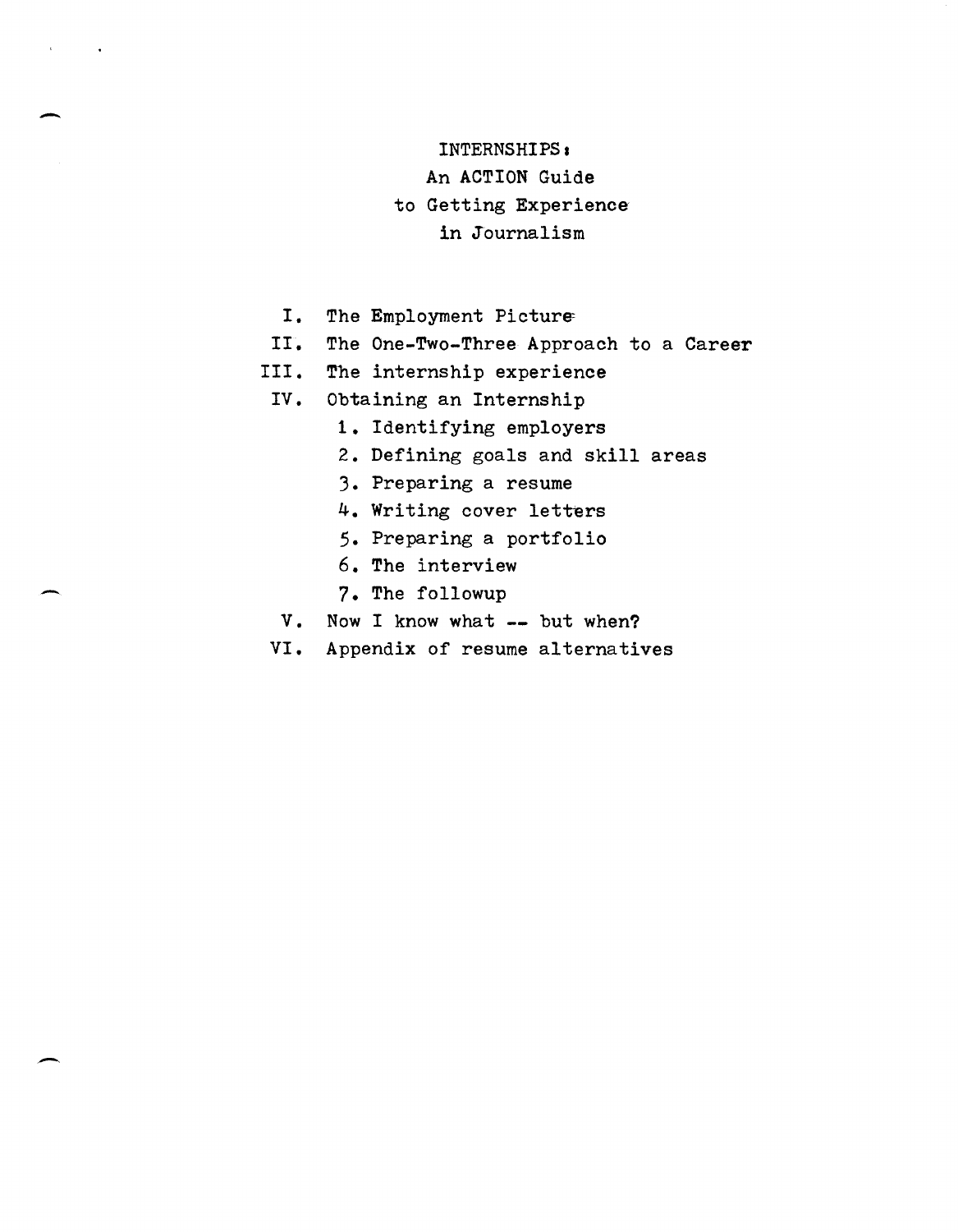#### I. The Employment Picture

--

A student planning a career in journalism today is among over 70,000 other declared majors and minors in the field. There are enough college journalism students to fill every existing journalism job in the country.

These dismal statistics are the result of an explosion of J-school enrollment during the 1970s. Spurred by the watergate era's investigative reporters and glamorized in the film accounts that followed, journalism gained a new following.

The flood of students into journalism programs has created a tremendous challenge for those seriously interested in journalism careers. Overcoming the statistics to become a working journalist has become as much a part of journalism school as lectures and classwork.

Is talent enough?

Is journalism school enough?

Students in college today are finding that statistics can be defied through a commitment to getting experience in journalism.

#### II. The One-Two-Three Approach to a Career

Most students will find there are three interlocking steps to making sure a job will be available at graduation time.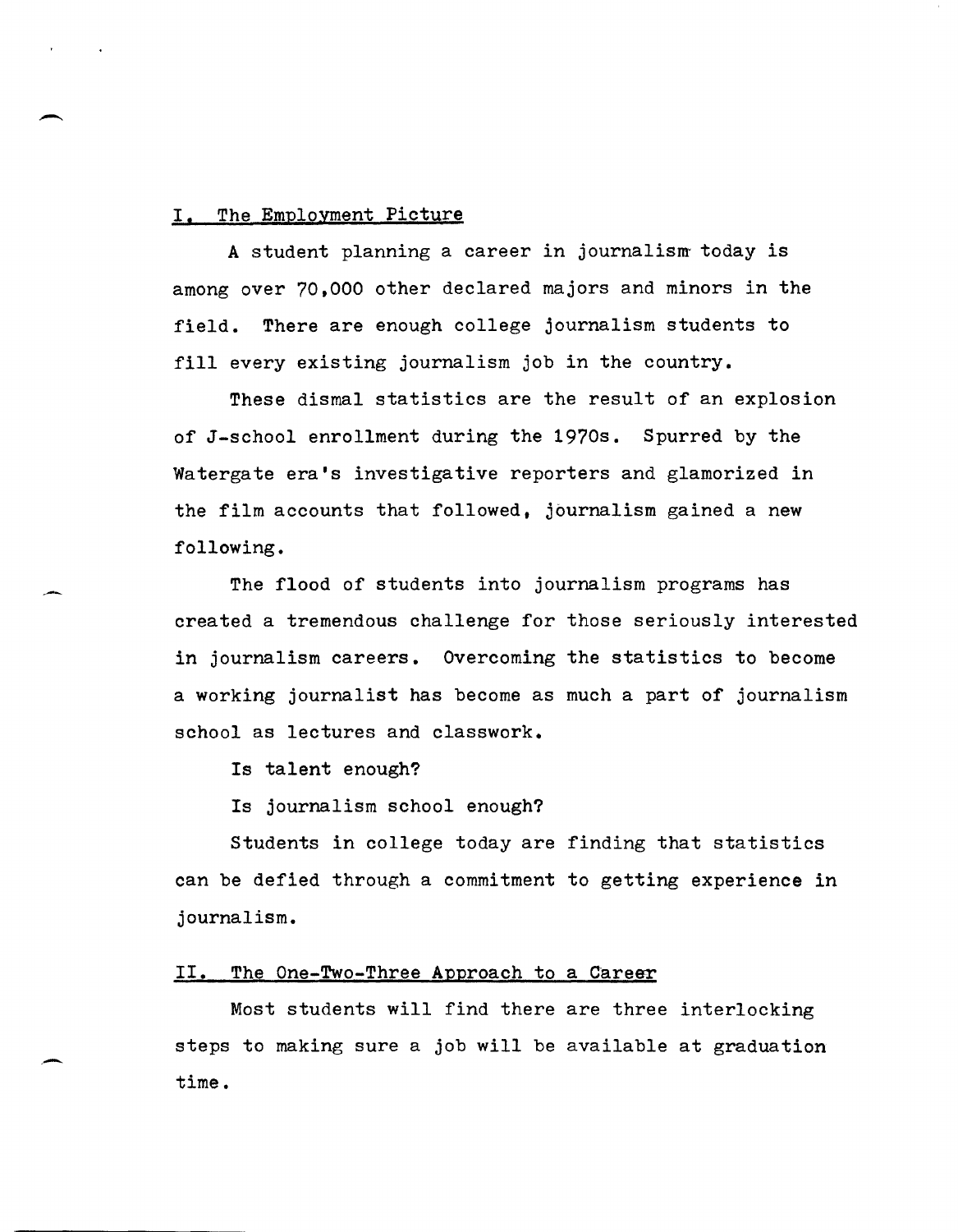ONE. Although some editors still look upon journalism school as inferior to on-the-job training, most see it as a valuable boost because it indicates a serious interest in journalism.

For instance, these editors gave their views to Ben Bagdikian for . Atlantic Monthly.

"My experience has been that people who are interested in journalism as a profession attend journalism schools."

> Richard Leonard, editor The Milwaukee Journal

"Generally, they demonstrate a more sophisticated commitment to journalism and understanding of its demands, plus a working knowledge of the beginner skills."

#### John Quinm Gannett newspapers

"In general, they have a better gackground of the kinds of things they don't learn on the job: the posture of a newspaper in a democratic society, libel, privacy law rUdiments."

> Bernard Lyons, editor Lafayette (Ind.) Journal and Courier

TWO. Even if an employer is a firm believer in journalism education, he is not likely to hire an applicant who does not have proven abilities in journalism. This means getting experience, either through campus publications or through journalism internships.

THREE. Identifying employers and presenting your qualifications appropriately and effectively also is

2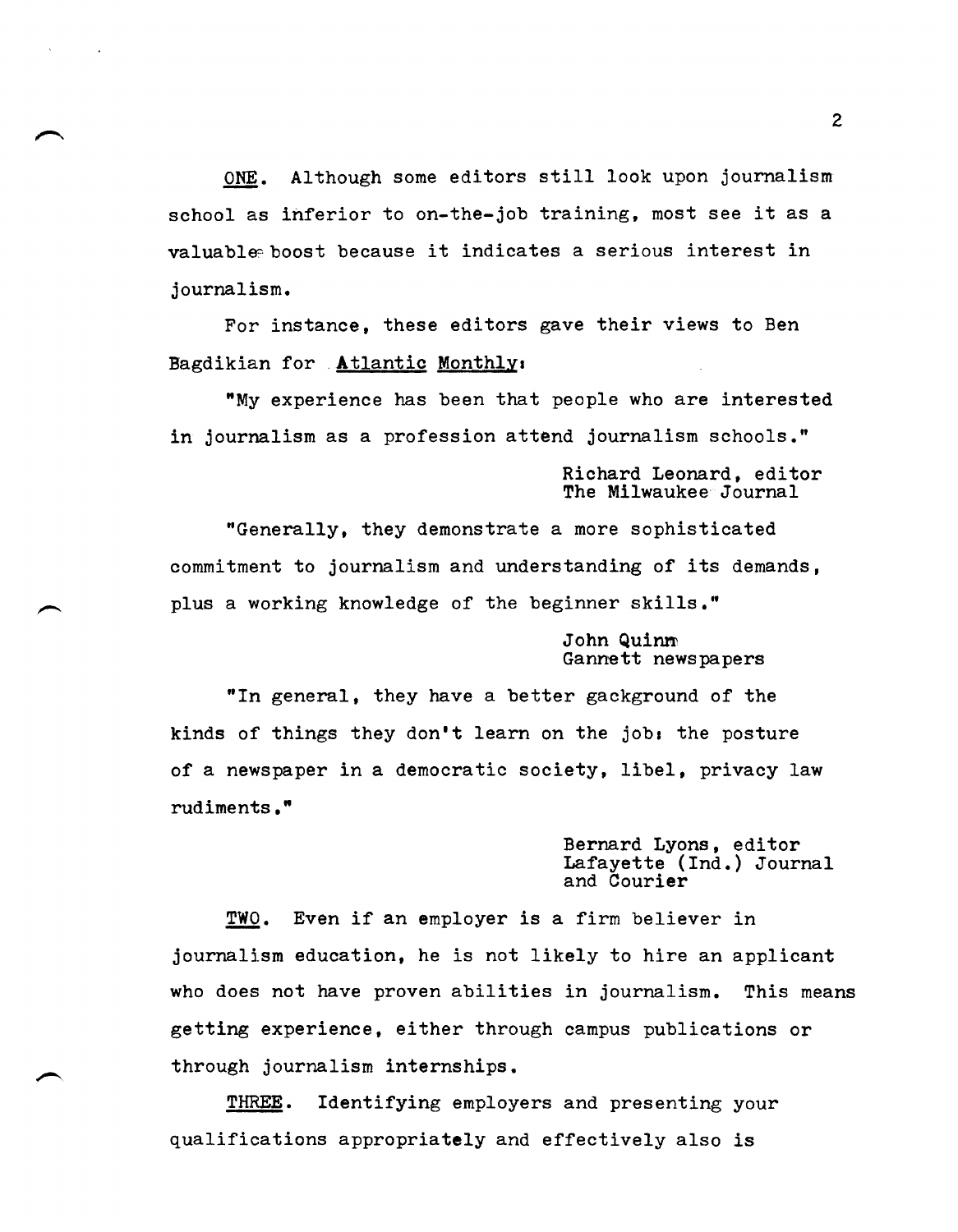paper was understaffed."

The type of work you do as an intern will largely depend on your ability and your determination to obtain challenging assignments during your internship.

#### IV. Obtaining an Internship

Obtaining a journalism internship is not a difficult process, but it is one that requires patience and persistence. There are several steps in the process:

- 1. Identifying employers
- 2. Defining goals and skill areas
- 3. Preparing a resume
- 4. Writing cover letters
- 5. Preparing a portfolio
- 6. The interview
- 7. The followup

#### 1. Identifying employers

There is no complete directory of internship opportunities. Therefore, the most effective way to identify prospective employers is to contact them yourself. This will let the employer know you are interested in his organization.

Two directories will help you locate names and addresses for inquiring about internships. the Ayer Directory of Publications, which lists all publications, and the Editor & Publisher Yearbook, which lists daily and weekly newspapers.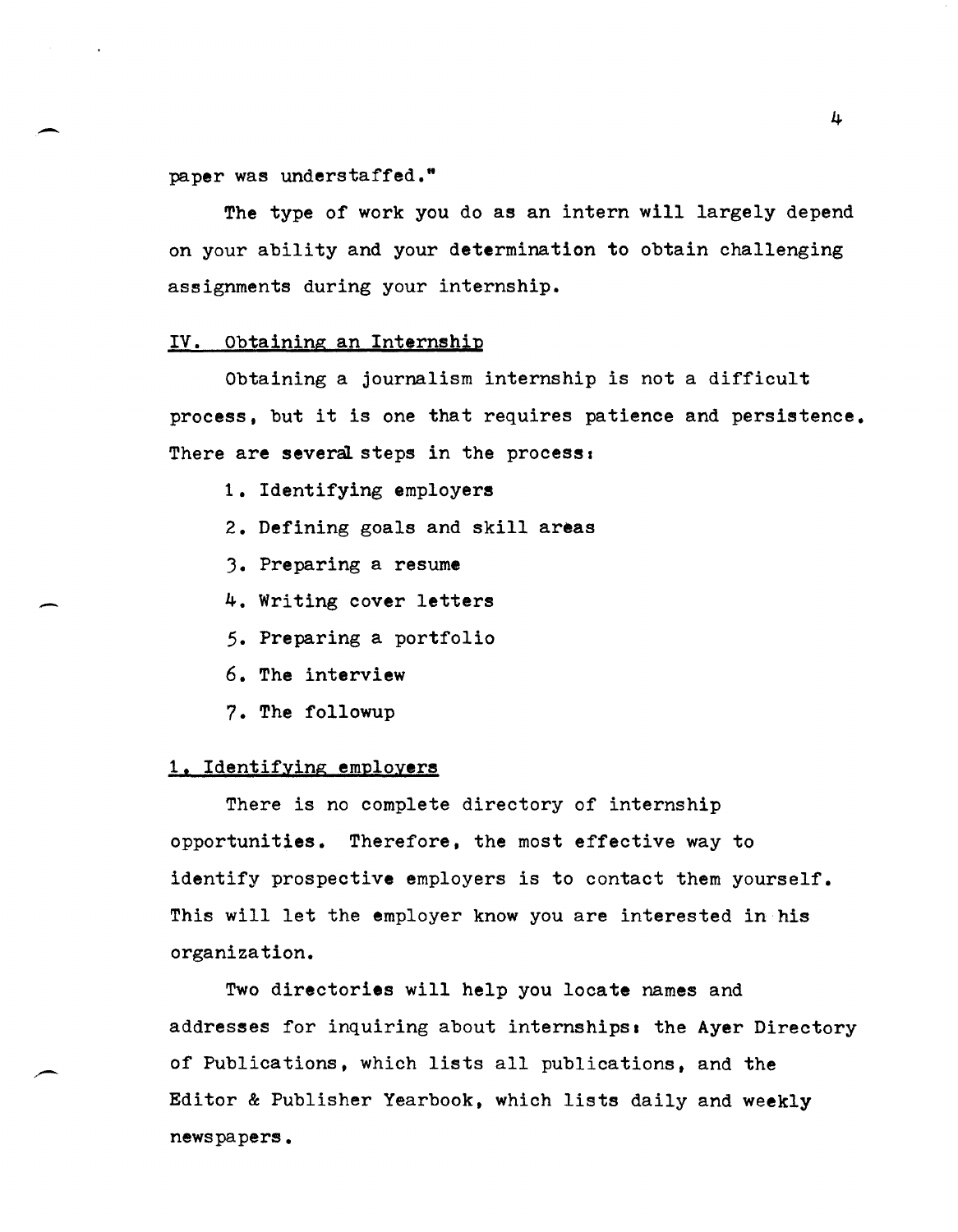Always write to a specific person, not just to "Dear Editor." In your letter, include: who you are, what type of job you are interested in, an offer to send resume and clips and to schedule an interview, and a request for further information.

November 15, 1979

 $\overline{\phantom{0}}$ 

Mr. Joseph Smith, editor The Journal Indianapolis, IN 46246

Dear Mr. Smith.

As a junior journalism student at Ball State University, I realize that practical experience is an important part of my education.

If the Journal offers summer intern positions in reporting or copy editing, I would like to be considered an applicant. I would be glad to send a resume and samples of my work if a position is available.

Also, I would like to arrange for an interview during my Christmas (Dec. 20 - Jan. 6) or spring<br>breaks (March 2 - 15).

I will look forward to your reply and any information you might have regarding summer employment.

Sincerely,

Thomas Johnson Burkhart Hall, Box 77 Muncie, IN 47306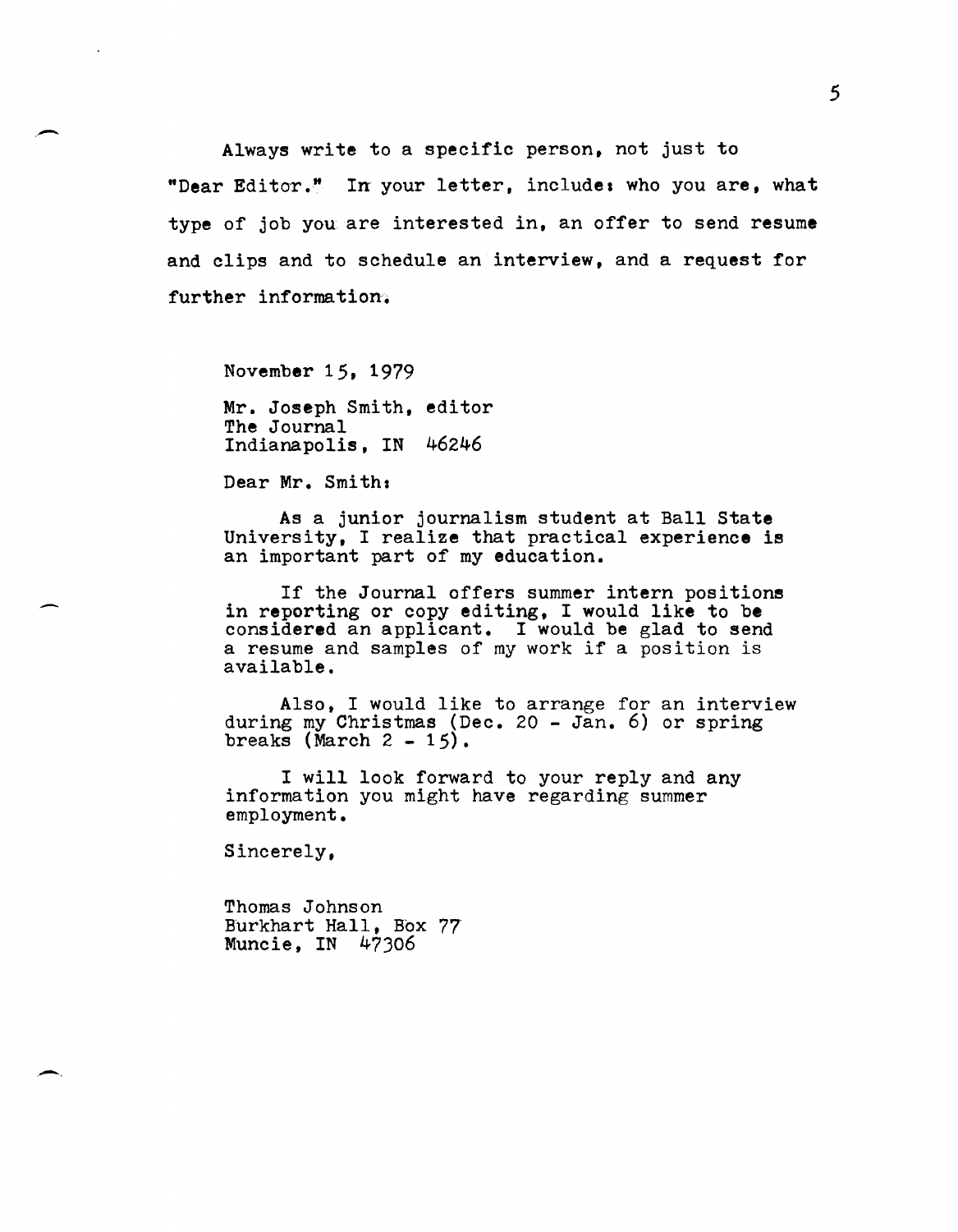#### 2. Defining goals and skill areas

In order to convince an employer that your skills meet his needs, you must be sure of what your abilities are. Identifying your skills and goals is a preliminary step to preparing a resume which will accurately portray your abilities.

JOURNALISM ABILITIES

Can you **--**

,-

-

Rewrite a news release? Write a straight news story? Write a feature story? Interview someone on the telephone? Write police and fire stories? Take pictures? Write a cutline? Write a headline? Edit copy? Lay out a page? Sell ads? Design an ad? Crop and proportion a picture? Process film? Prepare a news release? Design a publicity brochure? Write a public service announcement or radio commercial?

Proofread?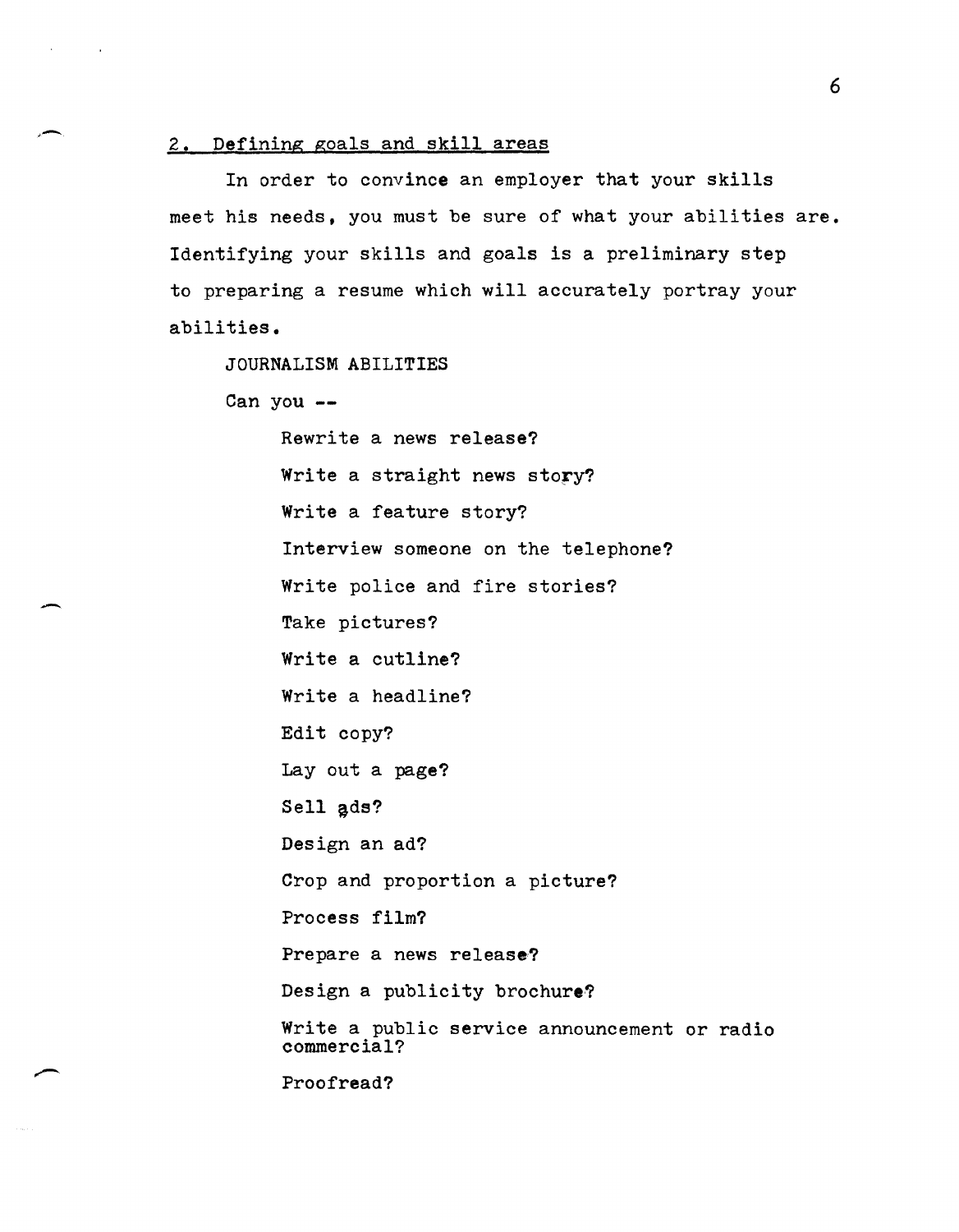TECHNICAL SKILLS

Can you use **--**

-

--

-

Video display terminals?

Electric typewriter?

35mm camera?

Darkroom equipment?

Typesetting/headliner equipment?

Tape recorder?

PERSONAL TRAITS

C. Randall Powell, author of "Career Planning and Placement for the College Graduate of the '70s," suggests these key words for describing your skills and personal traits.

# Action Words

| actively<br>accelerated<br>adapted<br>administer<br>analyze<br>approve<br>coordinate<br>conceived<br>conduct<br>completed<br>control<br>created<br>delegate<br>develop<br>demonstrate<br>direct<br>effect | eliminated<br>established<br>evaluate<br>expanded<br>expedite<br>founded<br>generate<br>increased<br>influence<br>implemented<br>interpret<br>improve<br>launched<br>lead<br>lecture<br>maintain<br>manage | motivated<br>organize<br>participated<br>perform<br>plan<br>pinpointed<br>program<br>proposed<br>proved<br>provide<br>proficient<br>recommend<br>reduced<br>reinforced<br>reorganized<br>revamped | responsible<br>responsibilities<br>revise<br>review<br>schedule<br>significantly<br>simplicity<br>set up<br>solve<br>strategy<br>structure<br>streamline<br>successfully<br>supervise<br>support<br>teach |
|-----------------------------------------------------------------------------------------------------------------------------------------------------------------------------------------------------------|------------------------------------------------------------------------------------------------------------------------------------------------------------------------------------------------------------|---------------------------------------------------------------------------------------------------------------------------------------------------------------------------------------------------|-----------------------------------------------------------------------------------------------------------------------------------------------------------------------------------------------------------|
| Self-Descriptive Words                                                                                                                                                                                    |                                                                                                                                                                                                            |                                                                                                                                                                                                   |                                                                                                                                                                                                           |
| active<br>adaptable<br>aggressive<br>alert<br>ambitious<br>analytical<br>attentive                                                                                                                        | broad-minded<br>conscientious<br>consistend<br>constructive<br>creative<br>dependable<br>determined                                                                                                        | diplomatic<br>disciplined<br>discrete<br>economical<br>efficient<br>energetic<br>enterprising                                                                                                     | enthusiastic<br>extroverted<br>fair<br>forceful<br>imaginative<br>independent<br>logical                                                                                                                  |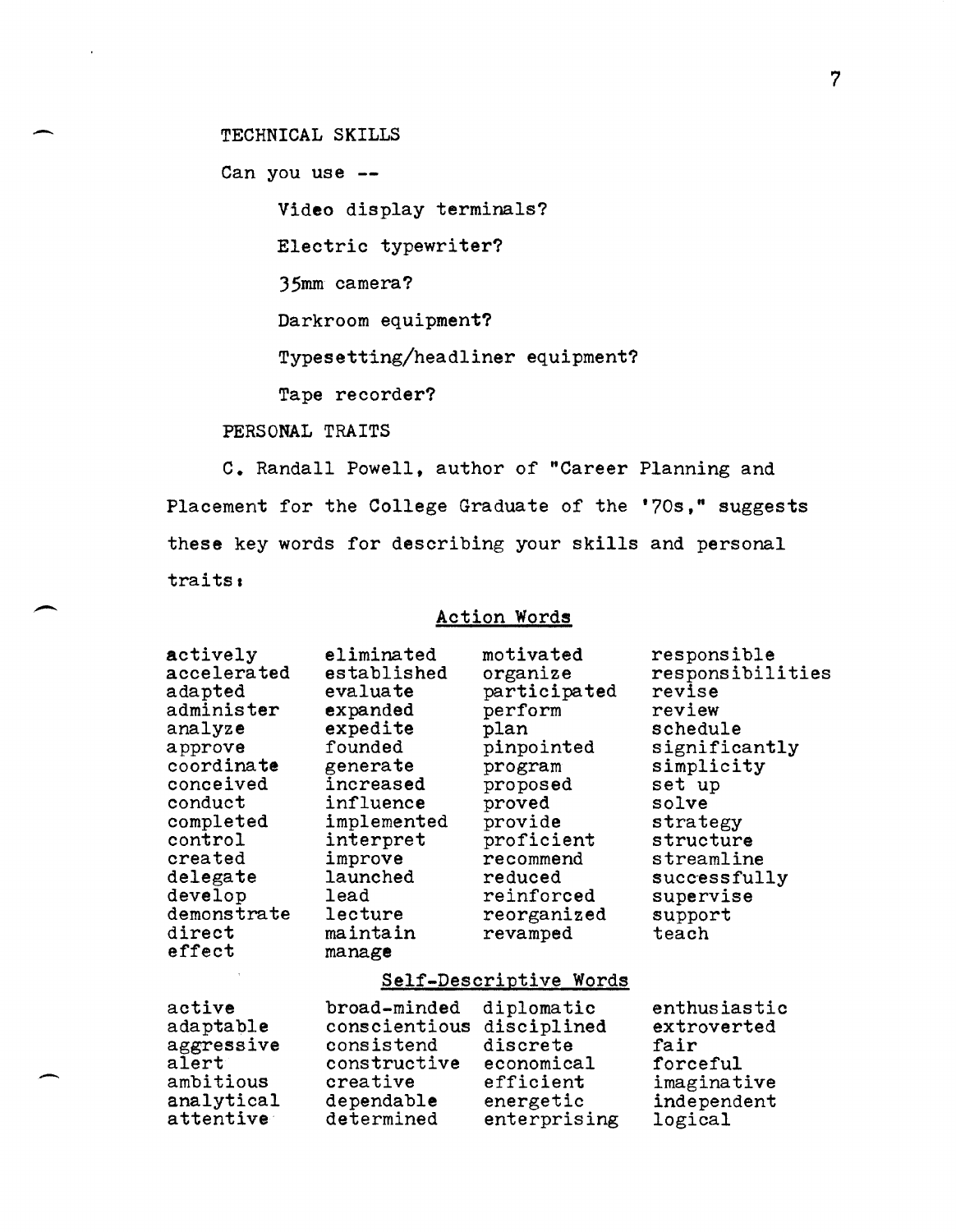# (Self-Descriptive Words)

| 10 <sub>ya1</sub> | personable | reliable       | sophisticated |
|-------------------|------------|----------------|---------------|
| mature            | pleasant   | resourceful    | systematic    |
| methodical        | positive   | respective     | tactful       |
| objective         | practical  | self-reliant   | talented      |
| optimistic        | productive | sense of humor | will travel   |
| perceptive        | realistic  | sincere        | will relocate |

## Goals

-

-

-

Any potential employer will be interested in how you propose to apply the experience you gain with his or her organization. Are you interested in --

> Advertising -- sales design copy writing

- Newspaper -- writing copy editing photography layout/design
- Magazine -- writing editing production photography

Public relations

Journalism teaching

In determining your goals, answer these questions: What do you hope to be doing --

--in your internship?

--when you graduate?

--five years after graduation? Ten years?

What is your ultimate career goal?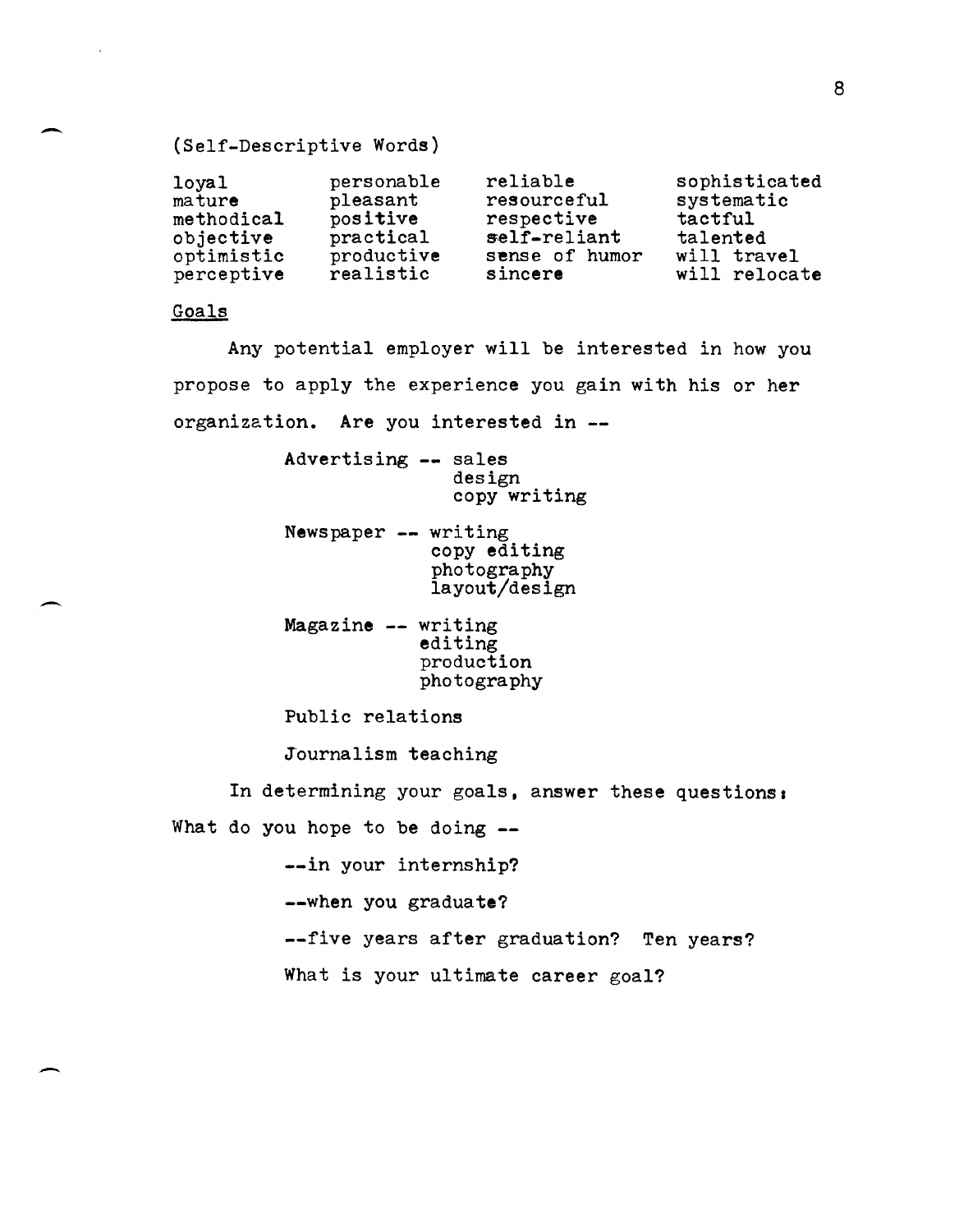#### 3. Writing the resume

Writing a resume is no more than a summary of your goals and skills. The resume is an advertisement for your abilities -- it is usually the first impression an employer will receive of you.

A resume should be:

Neatly typed -- a carbon ribbon makes the cleanest impression.

Error-free -- no typographical or spelling mistakes. Concise -- use as few words as possible to present your qualifications.

Every resume should include.

Campus and home addresses and phone numbers

Career goals

Pertinent experience

Education

You might also want to include:

References

Personal information, such as hobbies and extracurricular activities or awards.

Resumes can be duplicated by any means available which will make a good, clean copy. Offset printing produces the most professional-looking resume, but may not be practical if few copies are needed. In most cases, a photocopy is sufficient.

It is not necessary to have a lot of experience to write a good resume. For instanee, these sample resumes are for a student whose only experience is as a newspaper carrier: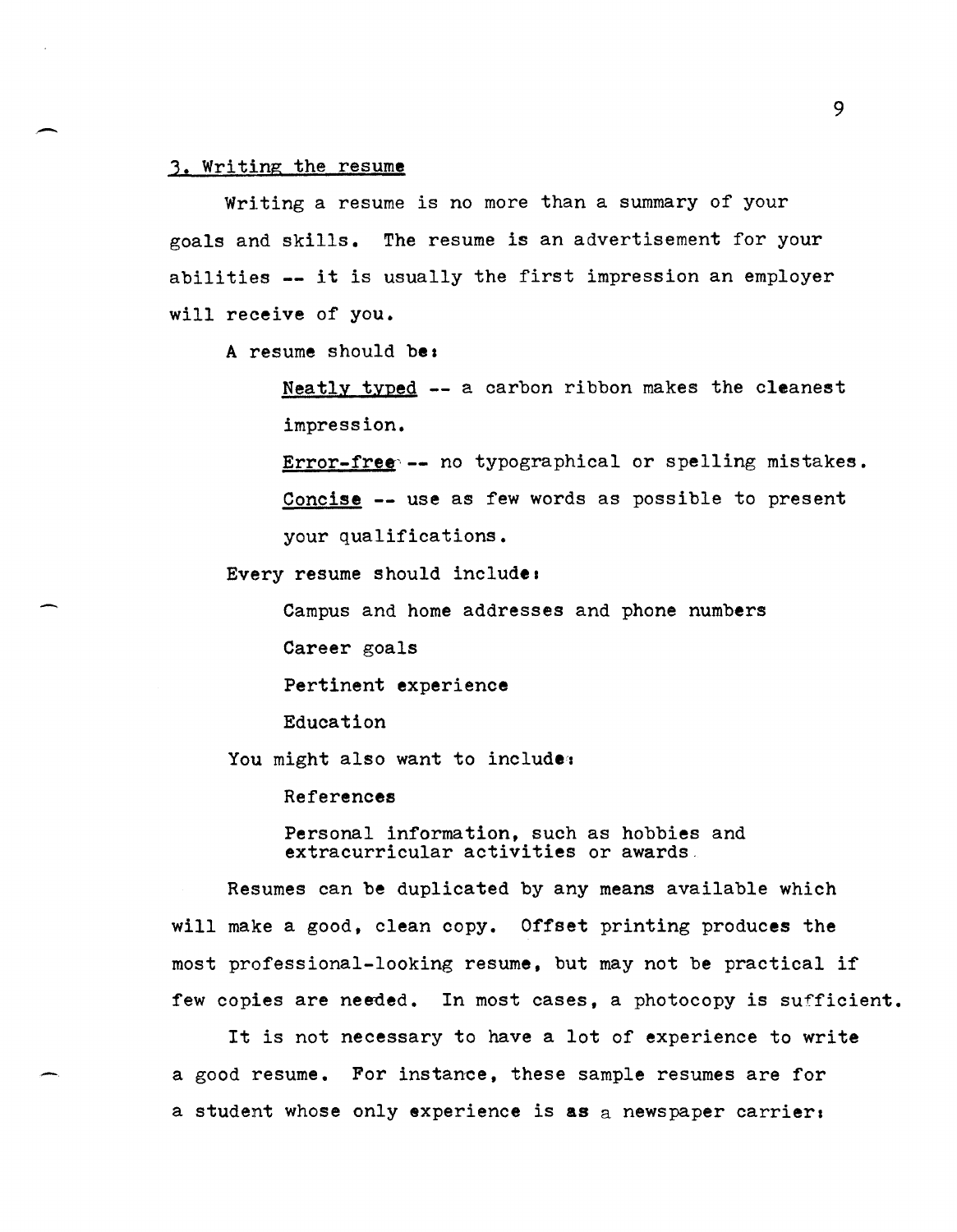PERSONAL DATA SHEET

| Joseph Doitall<br>23 Adams Road<br>15926<br>Jefferson, NY | Telephone: (518) 789-0000                                                                                                                                                                                                                                                                                                                                                                                                                                                                                            |
|-----------------------------------------------------------|----------------------------------------------------------------------------------------------------------------------------------------------------------------------------------------------------------------------------------------------------------------------------------------------------------------------------------------------------------------------------------------------------------------------------------------------------------------------------------------------------------------------|
| Personal                                                  | Single 5 Feet, 10 Inches<br>150 Pounds Age 18                                                                                                                                                                                                                                                                                                                                                                                                                                                                        |
| Professional<br>Objectives                                | Currently seeking part-time employment while in school.<br>Ultimate objective: Manager of major retail outlet of a<br>large national chain.                                                                                                                                                                                                                                                                                                                                                                          |
| Education                                                 | High school diploma: Jefferson High School, 1976<br>Major: College preparatory curriculum                                                                                                                                                                                                                                                                                                                                                                                                                            |
| Experience<br>1974<br>to<br>1976                          | Jefferson Daily News, Inc., Jefferson, N.Y. Paperboy:<br>Successfully maintained a paper route with approximately<br>seventy-five customers. Started with forty-five customers<br>and expanded to seventy-five customers within two years.<br>Collected and accounted accurately for all monies received.<br>Built good customer relations. Received several increases<br>in salary as a result of superior performance. Worked<br>well on my own and received many compliments from my c<br>customers and employer. |
| 1970<br>to<br>1974                                        | Yard and Grounds Maintenance: Did general gardening and<br>maintenance work. Received many referals from satisfied<br>customers.                                                                                                                                                                                                                                                                                                                                                                                     |
| Summer Work                                               | Earned 50 percent of school expenses from summer work.                                                                                                                                                                                                                                                                                                                                                                                                                                                               |
| Military Service                                          | None                                                                                                                                                                                                                                                                                                                                                                                                                                                                                                                 |
| Background<br>and<br>Interests                            | Brought up in Jefferson, N.Y. Attended all local schools.<br>Very active in sports. Enjoy baseball, fishing, camping<br>and waterskiing.                                                                                                                                                                                                                                                                                                                                                                             |
| References                                                | References will be supplied upon request.                                                                                                                                                                                                                                                                                                                                                                                                                                                                            |

÷

-

 $\sim$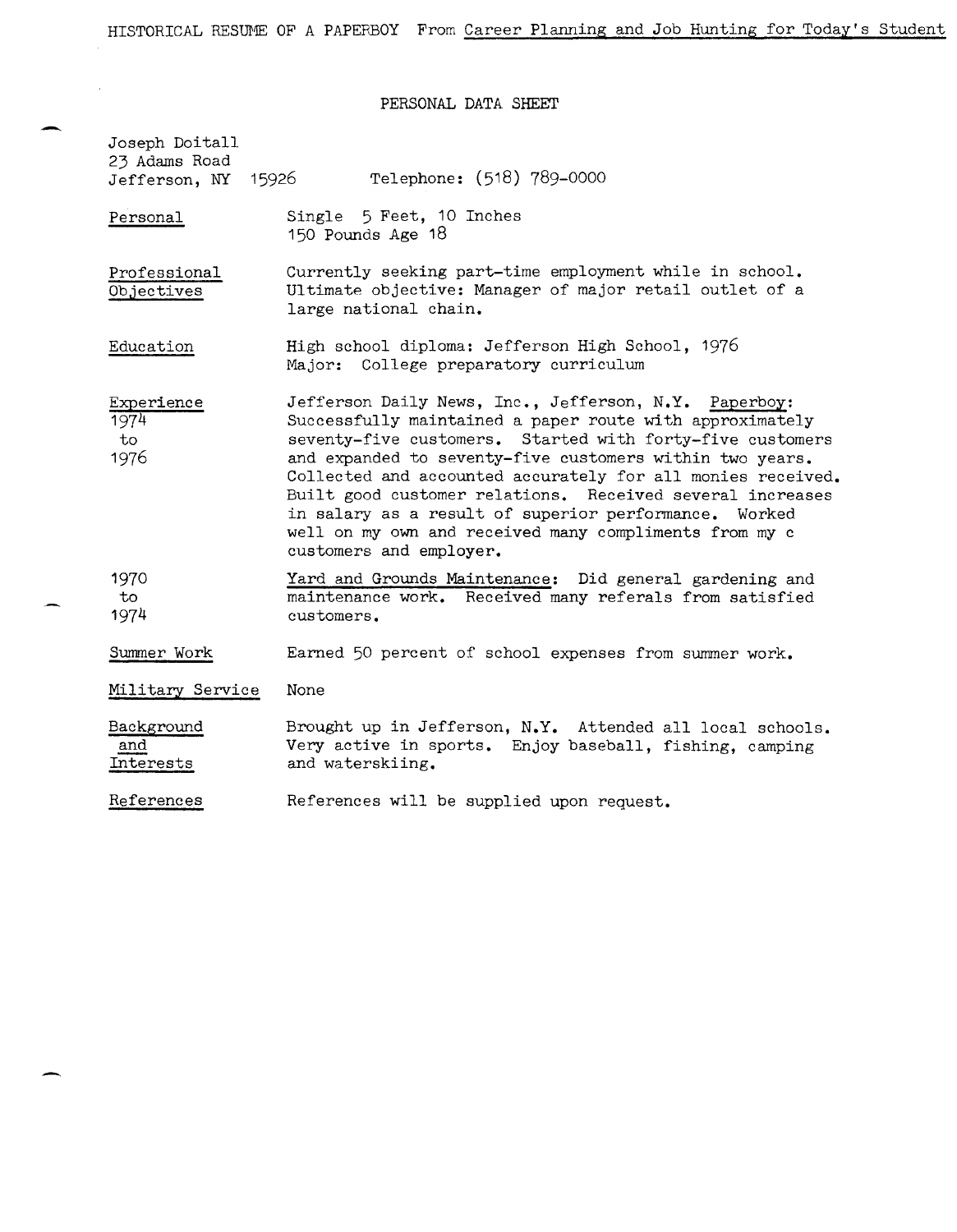#### RESUME

| PERSONAL: Joseph Doitall |                    | Single     |
|--------------------------|--------------------|------------|
| 23 Adams Road            | 5 feet. 10 inches. |            |
| Jefferson, NY 15926      |                    | 150 pounds |
| $(518)$ 789-0000         | Excellent health   |            |

#### QUALIFICATIONS AND **ABILITIES:**

-

-

Goal Setting and Planning: A demonstrated ability and history of setting personal, career, and business goals. Budgeted personal finances and job-related expenditures. Achieved job-related goals. Developed personal financial plan for saving. Provided 100 percent of spending money as well as making a contribution to school and job-related expenses.

> Job experience shows an ability to plan ahead, anticipate problems, and make successful plans to deal with such problems when they arise. Success in setting and achieving my goals is illustrated by my experience.

Ability to Organize: Organized my paper route business around three objectives: **1.** getting customers; 2. servicing customers; 3. making collections. In satisfactorily achieving these objectives, it was necessary to establish priorities.

Dependable and Mature: Absent from work a total of four times in two years. Late for work only twice in two years. Continuously and accurately accounted for all monies collected. Lowest record of complaints in area for two years.

> Increased customer sales by 45 percent (30 new customers) in two years while losing only five customers, usually due to their moving. Worked out of sight of superior, yet always fulfilled job requirements in a responsible manner.

Resourceful: Adjusted to unforeseen problems as they arose. Arranged for substitutes when ill. Followed up to see they didn't forget.

Inform Supervisor: Always kept superiors informed about problems, changes, complaints, and generally about my activities on the job.

Integrity and Honesty: Jefferson Daily News **--** Paperboy, 1974-1976 Yard maintenance, 1970-1974

References and eomplete details supplied upon request.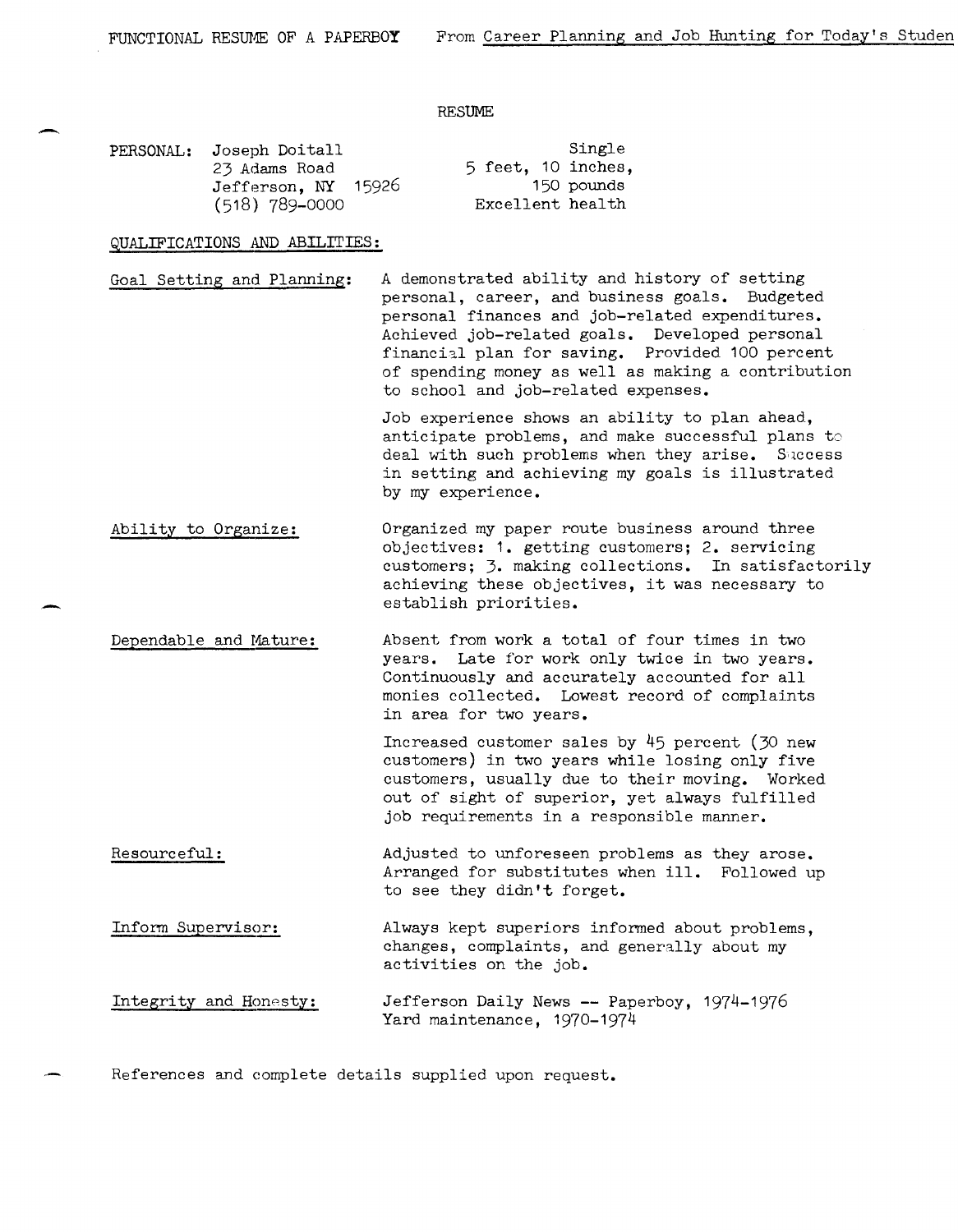In the paperboy resumes, we find two different presentations, one based on skills and the other based on actual job experience.

The typical journalism internship applicant has accumulated skills through classes, work on a campus publication and perhaps a practicum class. The student usually has some job experience that is not directly related to his or her journalism goals.

One of the best resume approaches for a journalism job combines the two presentations in the paperboy resumes on the preceding pages. That is: first tell the employer what you have done, then tell him how that will help you succeed in a journalism job.

There are a number of forms for typing a resume (see appendix), but the sample on the following page illustrates the basic elements of a good resume.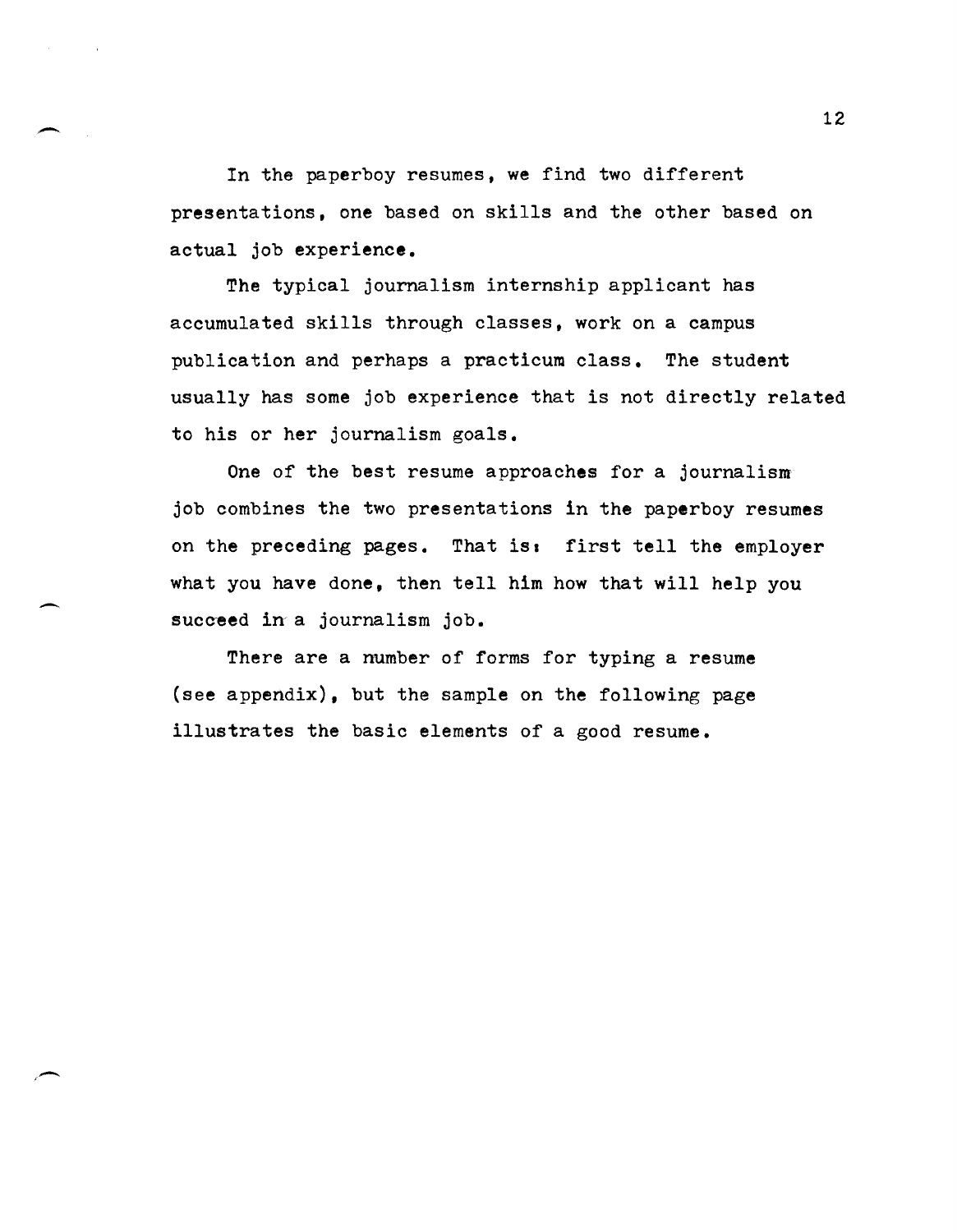#### **RESUME**

#### Winter 1978-79

THOMAS JOHNSON

 $\overline{\phantom{a}}$ 

-

| Campus address: | Burkhart Hall, Box 77<br>Muncie, IN 47306<br>$(317)$ 285-4137 |
|-----------------|---------------------------------------------------------------|
| Home address:   | 219 River Rd.<br>46224<br>Indianapolis, IN<br>(317) 897-2865  |

#### CAREER OBJECTIVES

My immediate goal is to gain newspaper experience with a summer reporting internship. My long-range goal is to be a reporter at a metropolitan daily newspaper.

#### EDUCATION

Currently a junior at Ball State University, majoring in journalism and minoring in political science and natural resources.

I have completed all basic journalism requirements, as well as advanced courses in newswriting and copy editing.

#### EXPERIENCE

Staff reporter at Ball State Daily News for the last three quarters. Covered Off Campus Association beat, which involved covering meetings, writing at least two other stories per week, and initiating my own story ideas.

Dining Service employee, Ball State University, since September 1976. Worked approximately 20 hours per week to help pay tuition and room and board. Promoted to shift supervisor during last school year.

Recreation supervisor, Indianapolis Department of Parks and<br>Recreations, summers of 1977 and 1978. Developed leadership and ability to work under pressure by planning and supervising daily recreation program for 30 elementary school-age children.

Sports stringer, Topics Newspapers, winter 1975-76. Covered high school football and basketball for weekly newspaper group.

#### ACTIVITIES

Member of Society of Professional Journalists/Sigma Delta Chi; Burkhart Hall activities chairman; Residence Hall Association representative; member of Delta Chi social fraternity; participant in intramural football and basketball.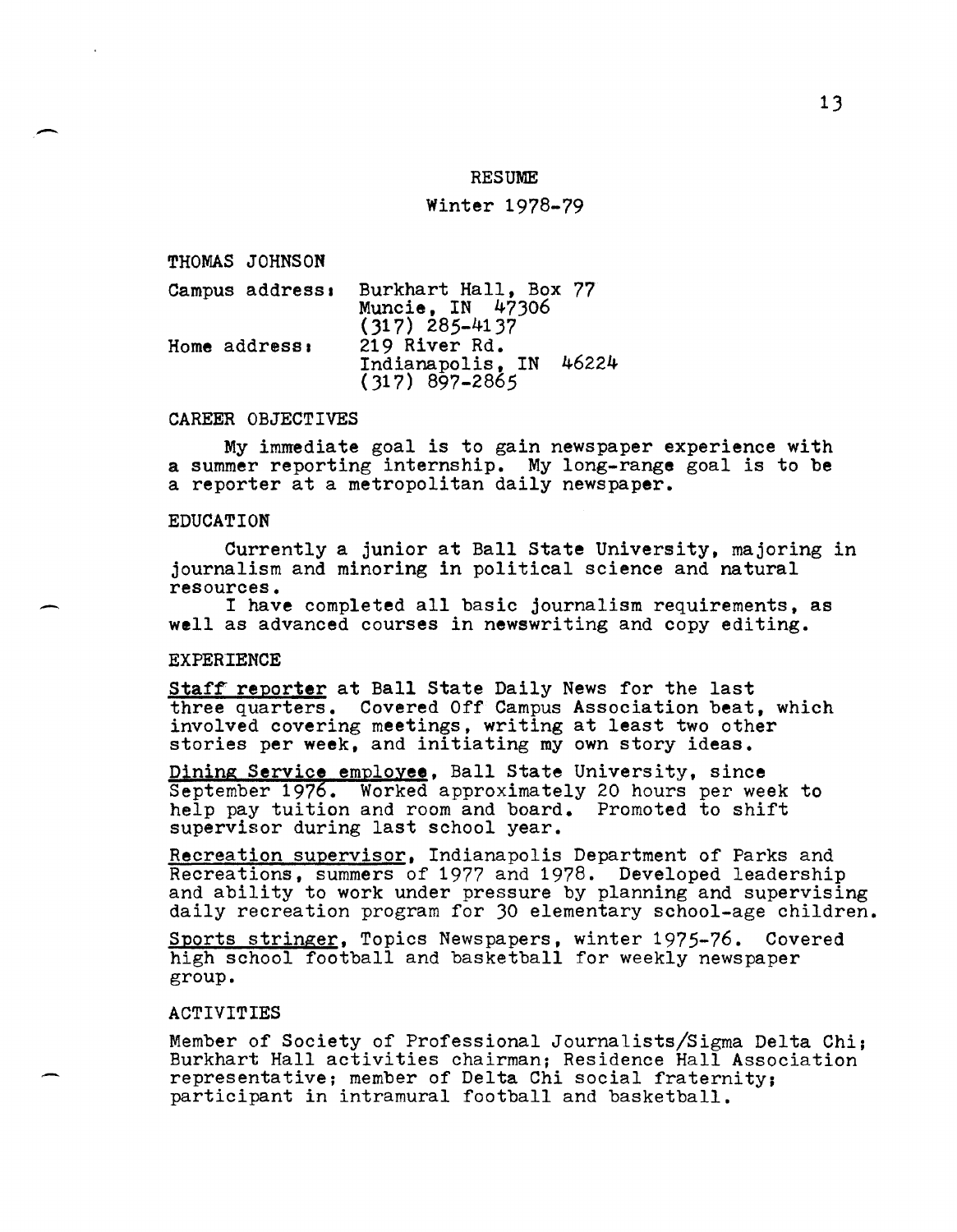#### 4. Writing cover letters

-

-

Every resume should be accompanied by a cover letter explaining exactly what position you are applying for and offering to arrange an interview at the employer's convenience.

December 1, 1979

Mr. Joseph Smith, editor The Journal Indianapolis, IN 46246

Dear Mr. Smith:

I was glad to hear from you that the Journal will be offering summer internships next year. As you requested, I have enclosed a resume and samples of my writing in application for the reporting intern position.

My Christmas break will begin Dec. 20, and I would like to arrange an interview with you sometime during the holidays. I will call you next week to set up a definite time.

I look forward to meeting with you and discussing the intern program at the Journal.

Sincerely,

Thomas Johnson Burkhart Hall, Box 77 Muncie, IN 47306

Note from the above examples You have reminded the editor that you have already written to him once and that you are responding to his letter. You have pointed out that you are following his instruction by sending a resume and writing samples. You have shown your interest in the internship by offering to come to the office for an interview.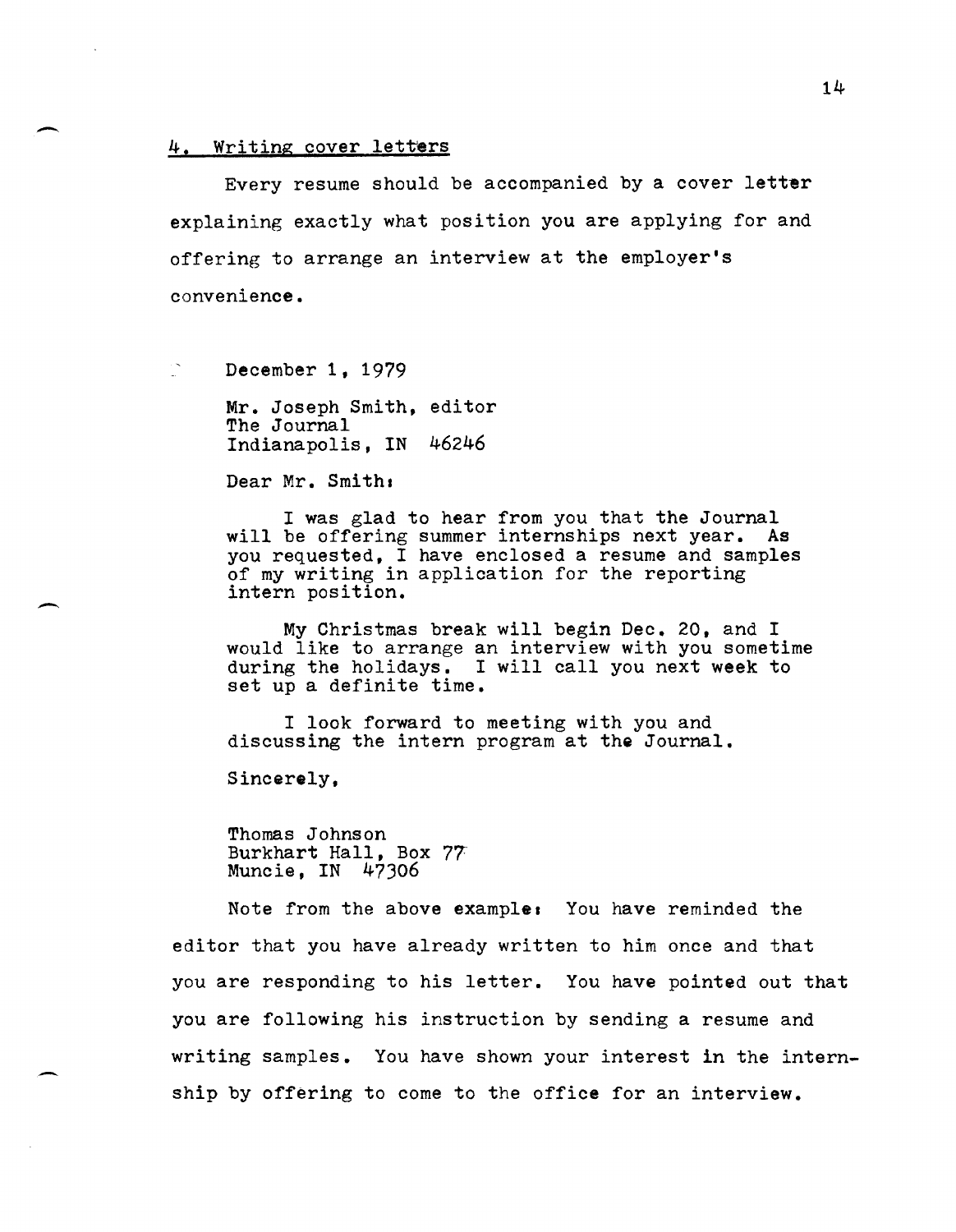Also, you have taken the burden of arranging the interview away from the editor by indicating you will call to make the arrangements.

A note about sending clips. When sending samples of your work, photocopies are sufficient. Never assume your material will be returned. Send stories in  $8\frac{1}{2}$  x 11 form. not in their varied sizes as cut out of the newspaper or magazine.

### 5. Preparing a portfolio

The time between sending the resume and actually going for the interview can be spent preparing a portfolio, or clip file.

The portfolio should include all your published work, put together in a way that is easy for the interviewer to look at. Almost any type of scrapbook or notebook can be used.

There are different ways to put together a portfolio and each has its advantages.

Chronologically - a chronologically arranged portfolio shows that you have worked consistently in building up your clip file. It enables an interviewer to observe your progress.

Type of work - a portfolio arranged according to type of story (feature, news, sports, etc.) makes it easier to find a particular kind of story. It is helpful if an employer is interested in your ability in a specific kind of writing.

 $Quality - a portfolio put together with your best work$ at the fron allows you to have some control over what an

15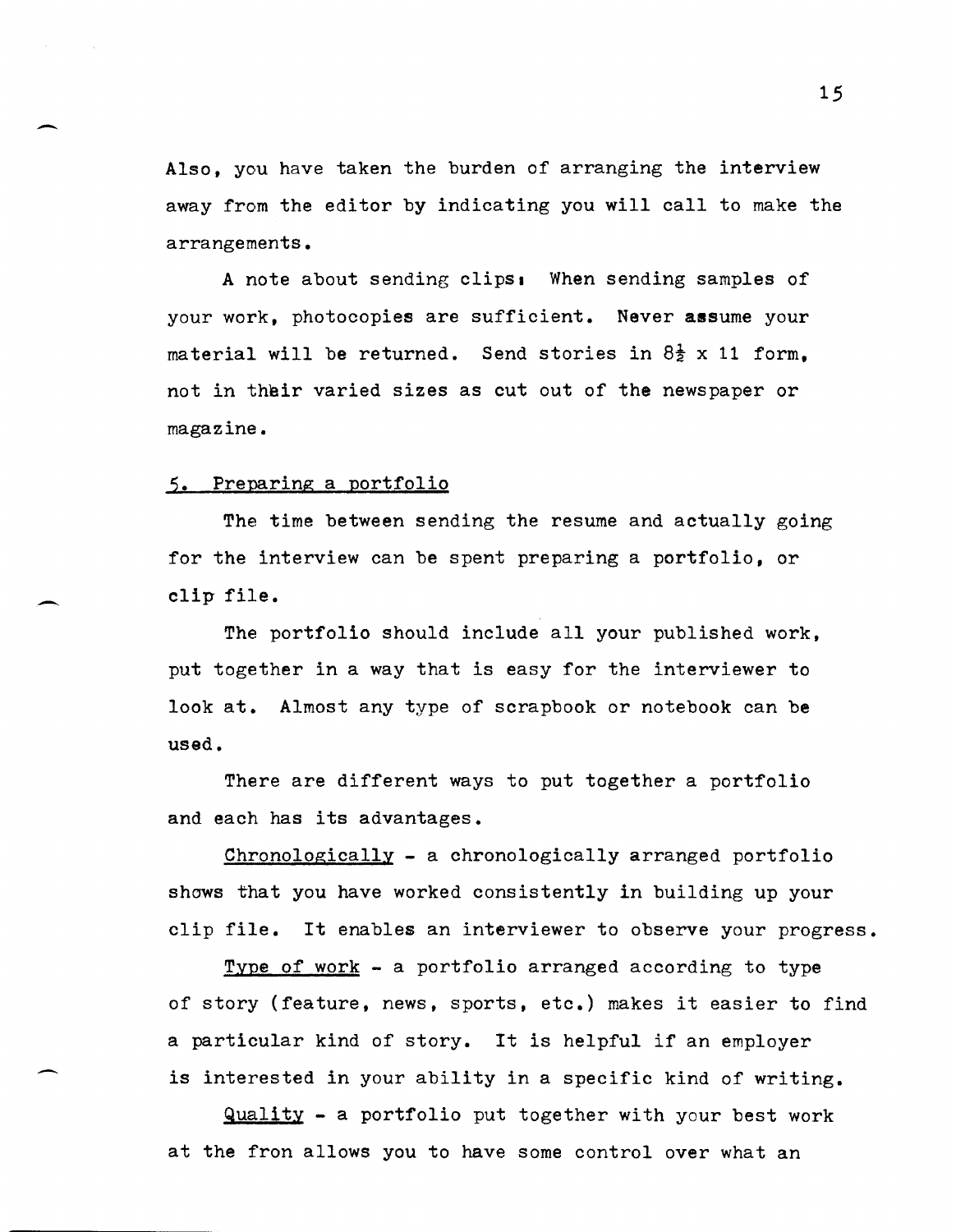interviewer sees first, and may influence his overall impression of your work.

The key to arranging a good portfolio is to make it well organized and easy to read. The most professionallooking portfolios have one item per page, labeled with the date and place of publication.

#### 6. The interview

A prospective employer who is impressed with the resume and clips you have provided him will contact you to set up an interview. If he does not call you, call him yourself and request an interview.

When you go for the interview, take your portfolio. and an extra copy of your resume, especially if there has been some change from the one you originally sent the employer.

Also take photocopies of some of your best work, especially if you have not already sent clips to the employer. Offer to leave the copies with the interviewer -- this way you can leave behind something more than just a vague impression of your work.

In addition to these items, take along a small notebook and a pencil or pen, just incase you need to make note of something during the interview.

Upon arriving for the interview, you may be asked to fill out an application form. This will usually be a standard form used for all organization employees, and will require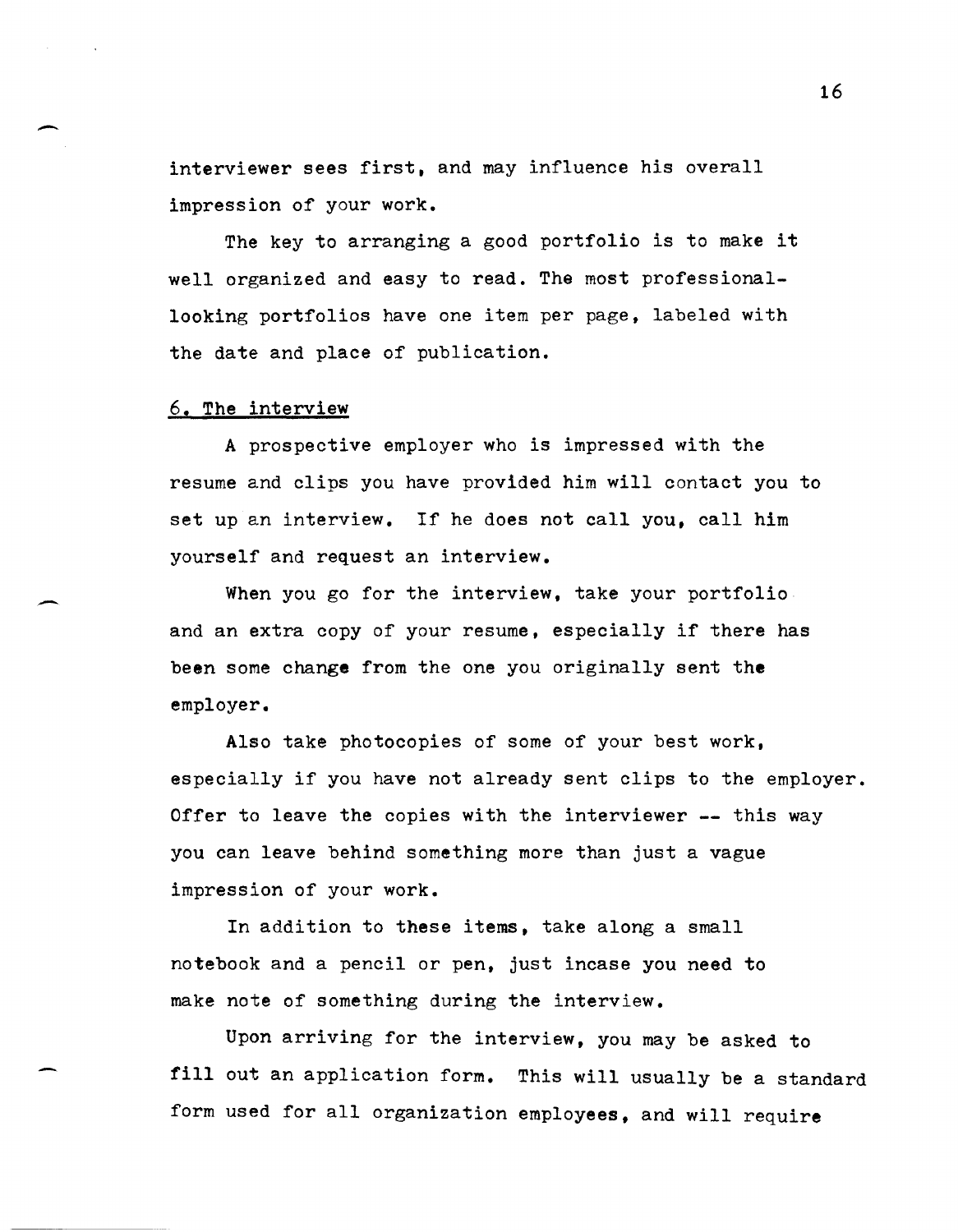information about education, employment history and references. Having a copy of your resume will help you fill out this form. It will also be helpful to have a list of references, including addresses and phone numbers, to refer to.

#### Question time

-

-,

The process of identifying your skills and goals and putting together a resume will help you in answering questions during the interview. However, it will help to prepare yourself for types of questions that commonly come up in interviews. Depending on the interviewer, the session may relay on a general "Tell me about yourself," or may depend on more specific questions, such as.

How did you get started in journalism? What do you like best about journalism? Have you had any experience working under deadlines? What kind of job do you want when you graduate? What do you expect to be doing ten years from now? What qualities do you have that you think will make you a successful reporter (editor, etc.)? Tell me about your interests and hobbies. How do you spend your spare time? What kind of journalism activity have you been involved in lately? What did you like best/least about your last job? The interview is also the time for you to find out more about the internship. If the interviewer does not give you details, you should ask.

17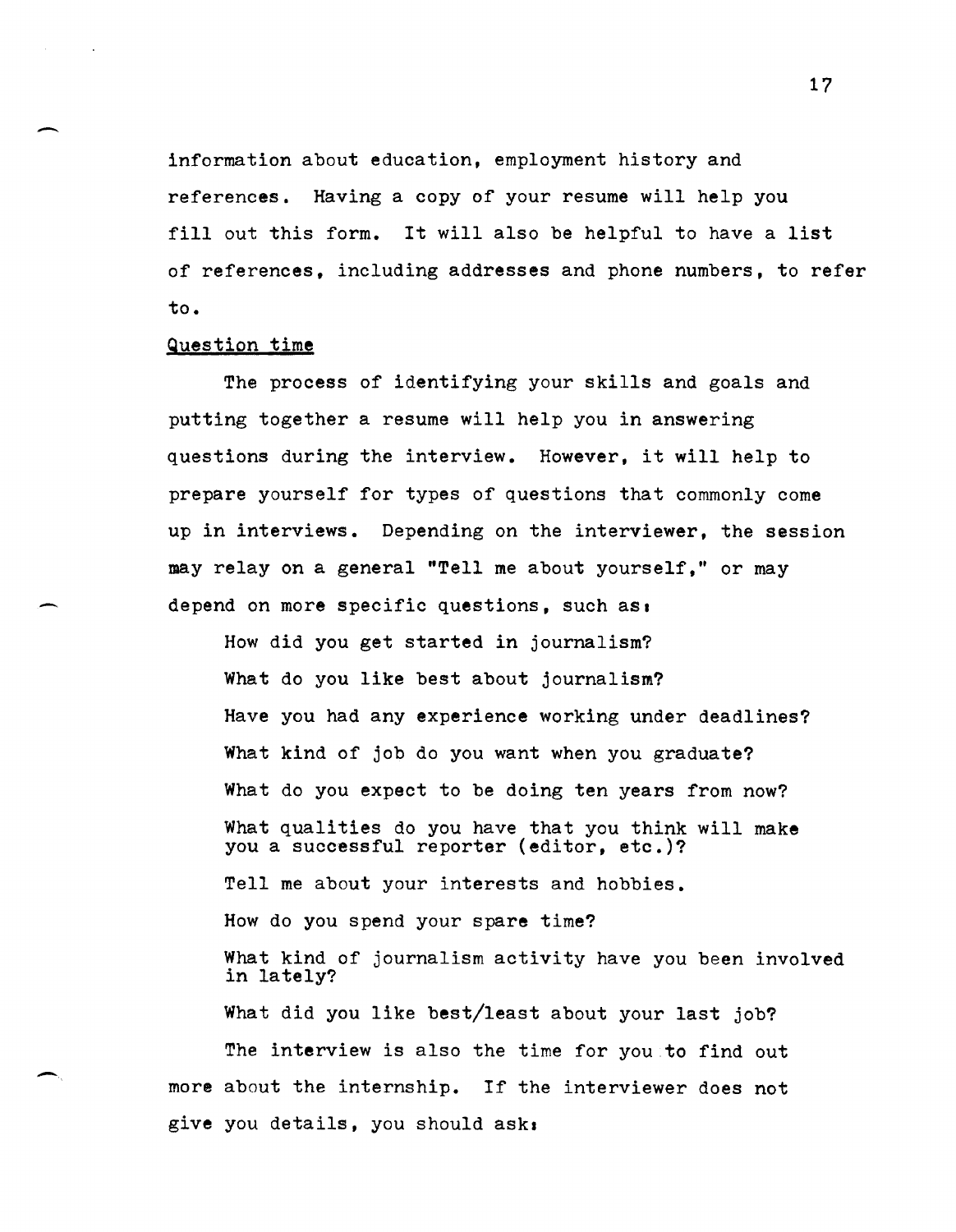Exactly what kinds of responsibilities do interns have? How many interns do you usually have? What kind of hours will I work? Is there a chance of overtime work? What is the salary? Will I need to have my own transportation? Is there any type of pre-internship training? When would I be expected to start work? Who would I be working under? Can I meet him/her? Where have interns lived in previous years? When will you make a decision about who to hire? Will you let me know, or shall I get back in touch with you?

#### 7. The followup

-

-

-

If you have been successful through each step of identifying and applying for an internship and receive an offer from an employer, the next stage in the process is followup.

First, respond immediately to the internship offer. Reply in writing and state the terms which you understnad will apply to the job.

In your letter, ask for a copy of the newspaper's stylebook (if it differs from AP or UPI) and for a technology manual if the paper has a video display terminal system.

You should also make arrangements to read the publication regularly. If it is not available in a library, arrange for a subscription.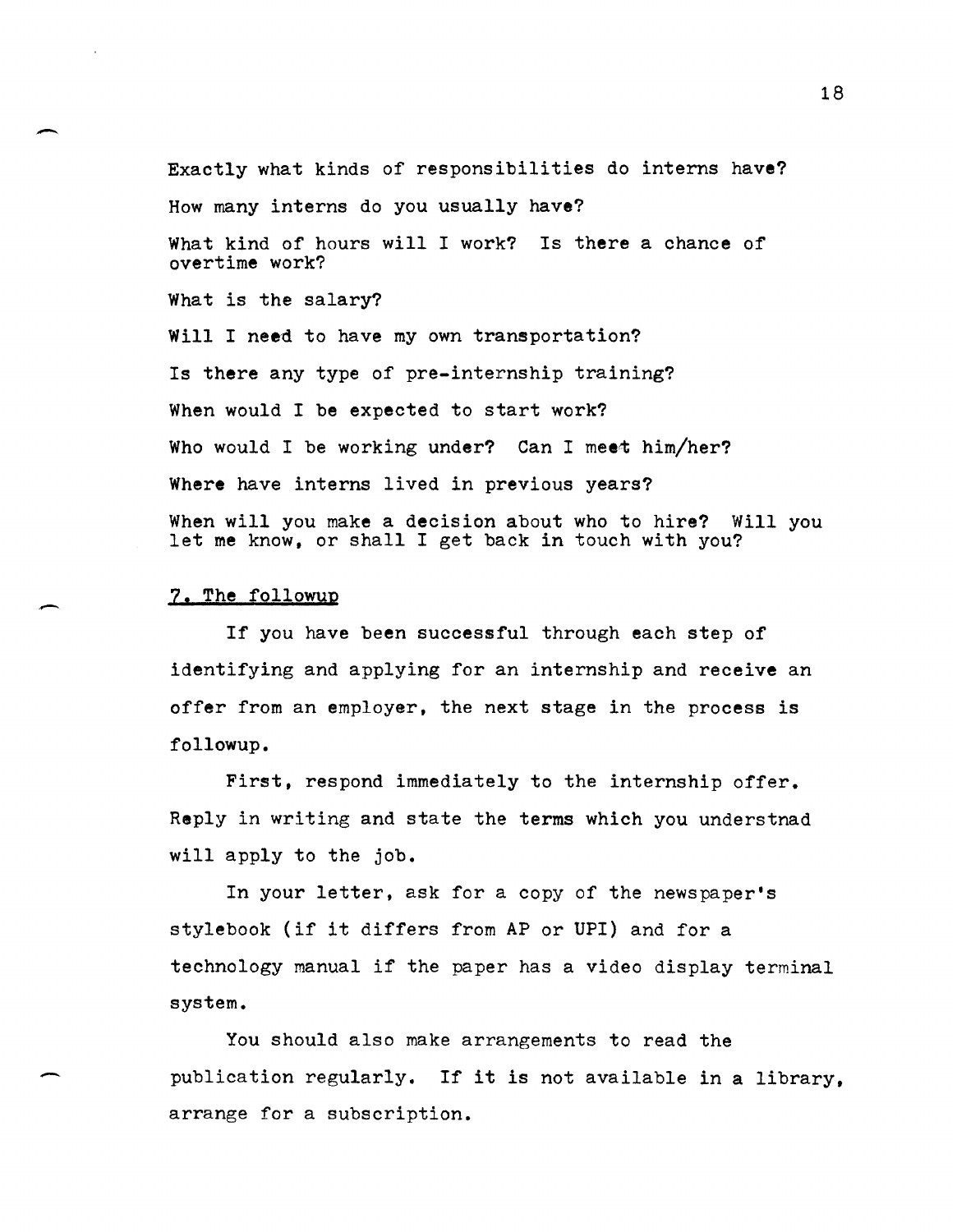(sample followup letter)

-

-

March 10, 1980

Mr. Joseph Smith, editor The Journal Indianapolis, IN 46246

Dear Mr. Smith:

I was very pleased to receive your offer of a summer reporting internship and will be glad to accept the job.

As we agreed during my interview with you, I understand I will be working with the city news editor five days a week at a salary of \$125 per week. I will be able to begin work any date after May 19 and continue as as late as Sept. 6.

If you use a stylebook other than Associated Press or United Press International, I would like to borrow a copy to study before I begin work. Also, is there a copy of your technology manual available?

Since our library does not subscribe to your paper. I would like to have copies sent to me at my campus address. Would you please let me know about the arrangements I will need to make for this?

Thank you for your confidence in my ability, Mr. Smith. I am looking forward to working with your staff at the Journal this summer.

Sincerely,

Thomas Johnson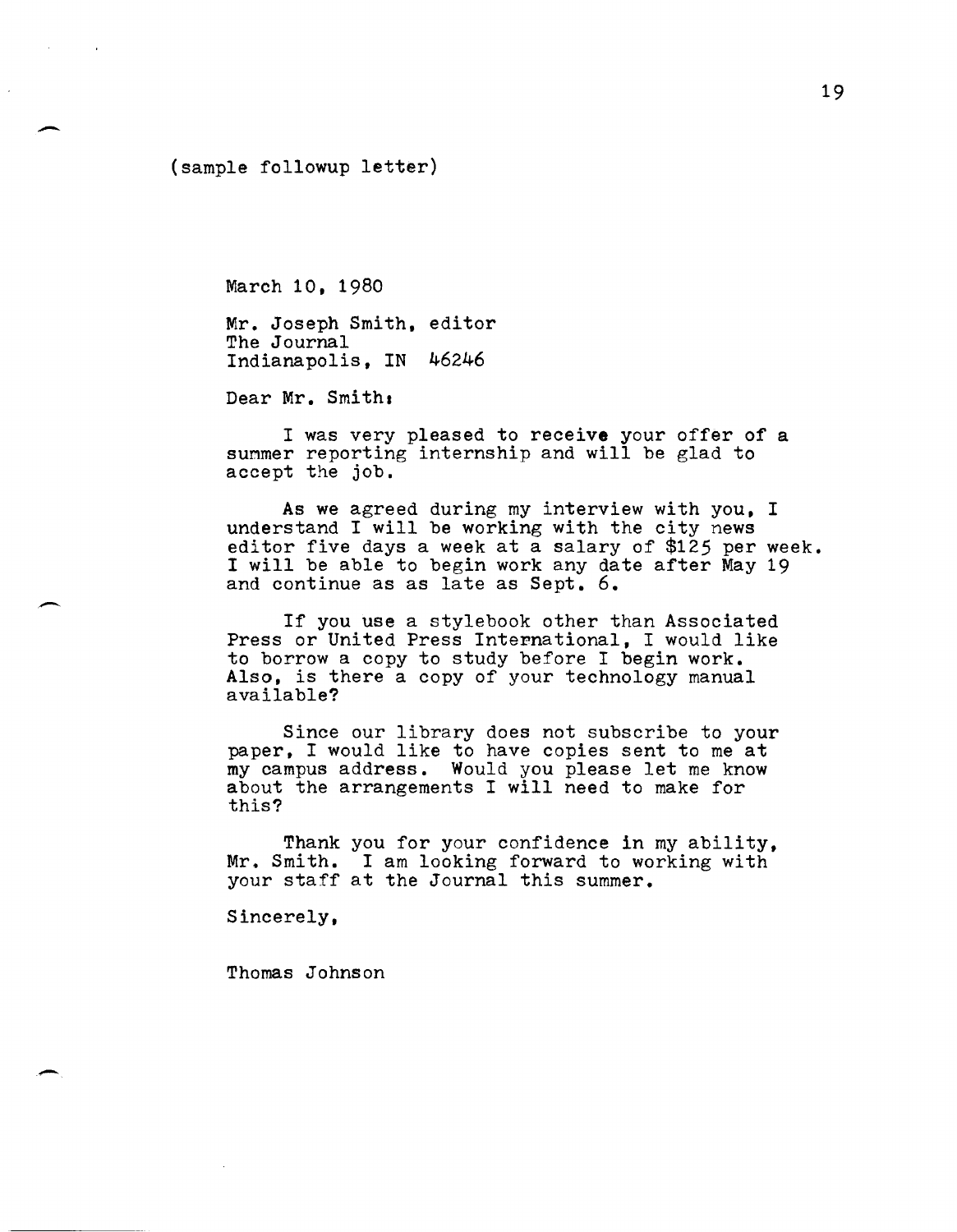### Y. Now I know what **--** but when?

-

-

Your success in getting experience in journalism may be contingent upon being in the right place at the right time. It follows that all the effort you can muster will not be enough if you make your inquiries too late.

Some organizations, particularly large newspapers, may choose their interns as early as the December preceding the internship. Others may not make their selections until March or April.

| When              | What                                                                                       |
|-------------------|--------------------------------------------------------------------------------------------|
| November-December | Identify employers                                                                         |
| December-January  | Define goals and skill areas<br>Prepare resume<br>Write cover letters<br>Prepare portfolio |
| February-March    | Interviews                                                                                 |
| April-May         | Followup                                                                                   |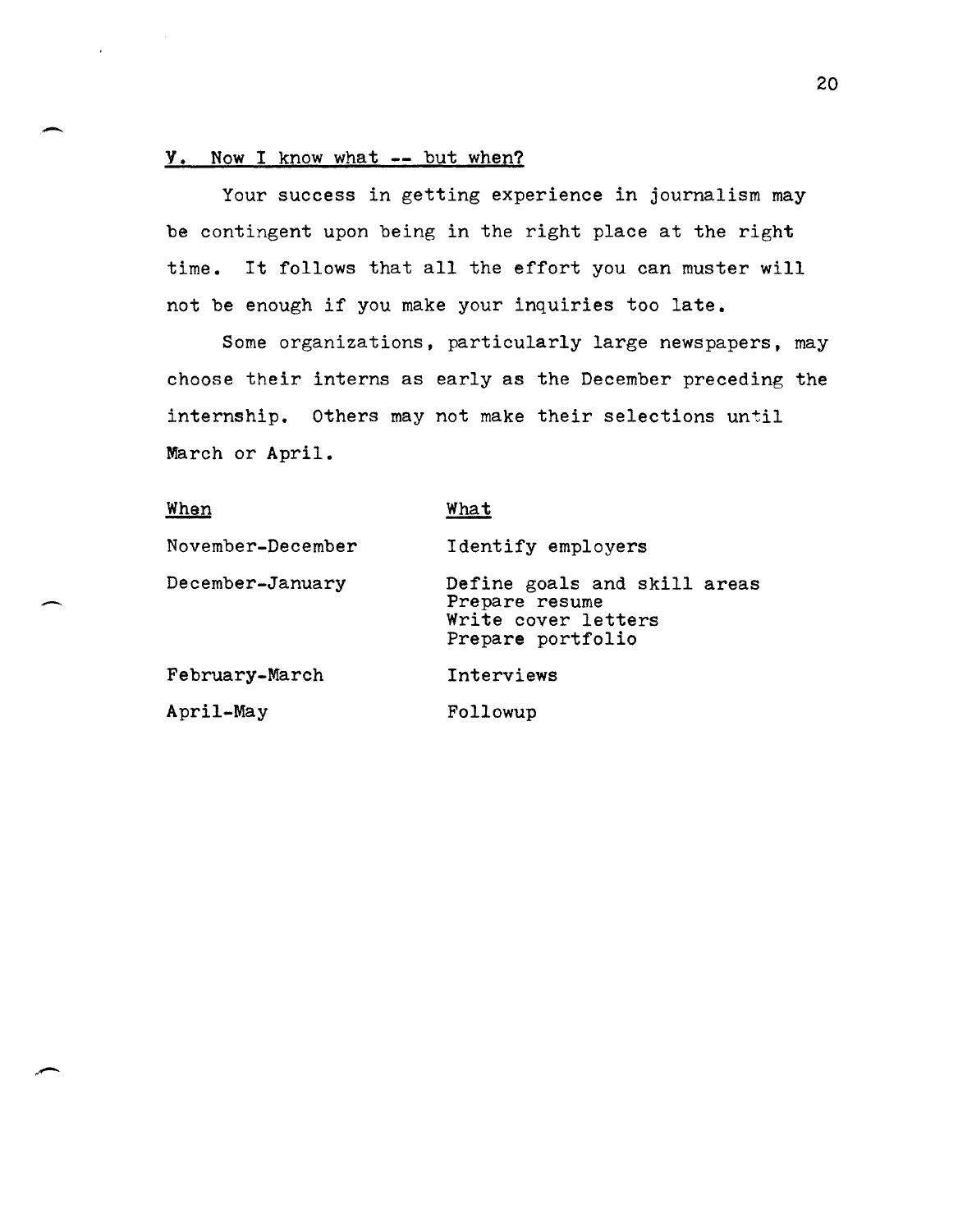**VI.** APPENDIX

-

 $\mathcal{A}^{\text{max}}_{\text{max}}$  and  $\mathcal{A}^{\text{max}}_{\text{max}}$ 

Resume Alternatives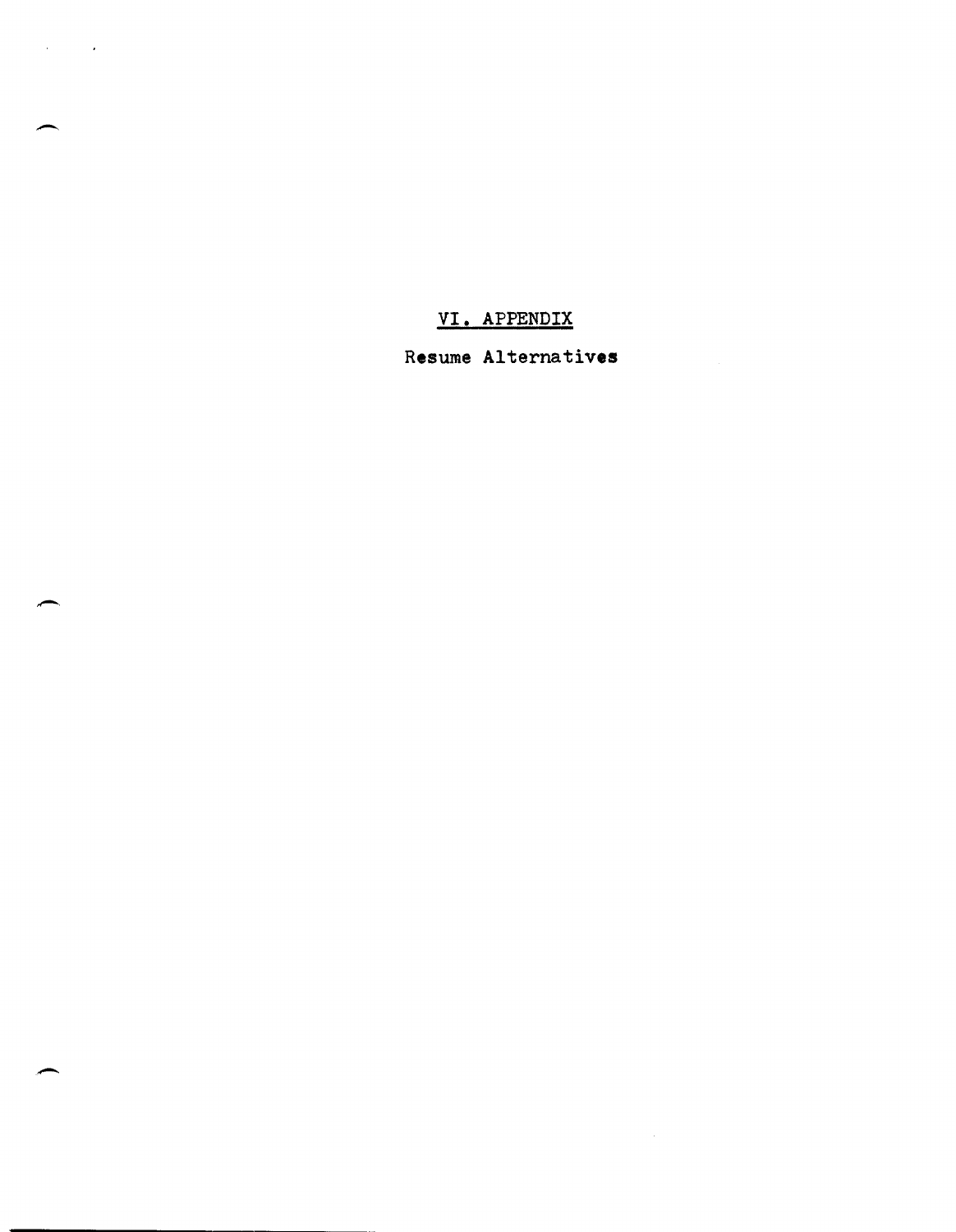# THOMAS JOHNSON

-

 $\bar{\epsilon}$ 

 $\sim$   $\sim$ 

-

|                                    | Home address:<br>Campus address:<br>Burkhart Hall, Box 77<br>219 River Rd.<br>Indianapolis, IN 46224<br>Muncie, IN $47306$<br>$(317)$ 897-2865<br>$(317)$ 285-4137                                                                                    |
|------------------------------------|-------------------------------------------------------------------------------------------------------------------------------------------------------------------------------------------------------------------------------------------------------|
| <b>CAREER</b><br><b>OBJECTIVES</b> | My immediate goal is to gain newspaper<br>experience with a summer reporting<br>internship. My long-range goal is to be<br>a reporter at a metropolitan daily<br>newspaper.                                                                           |
| <b>EDUCATION</b>                   | Currently a junior at Ball State<br>University, majoring in journalism and<br>minoring in political science and natural<br>resources.                                                                                                                 |
|                                    | I have completed all basic journalism<br>requirements, as well as advanced courses<br>in newswriting and copy editing.                                                                                                                                |
| <b>EXPERIENCE</b>                  | Staff reporter at Ball State Daily News<br>for the last three quarters.                                                                                                                                                                               |
|                                    | Dining service employee, Ball State<br>University, since September 1976.                                                                                                                                                                              |
|                                    | Recreation supervisor, Indianapolis<br>Department of Parks and Recreation,<br>summers of 1977 and 1978.                                                                                                                                               |
|                                    | Sports stringer, Topics Newspapers,<br>winter 1975-76.                                                                                                                                                                                                |
| ACTIVITIES                         | Member of Society of Professional<br>Journalists/Sigma Delta Chi; Burkhart<br>Hall activities chairman; Residence Hall<br>Association representative; member of<br>Delta Chi social fraternity; participant<br>in intramural football and basketball. |